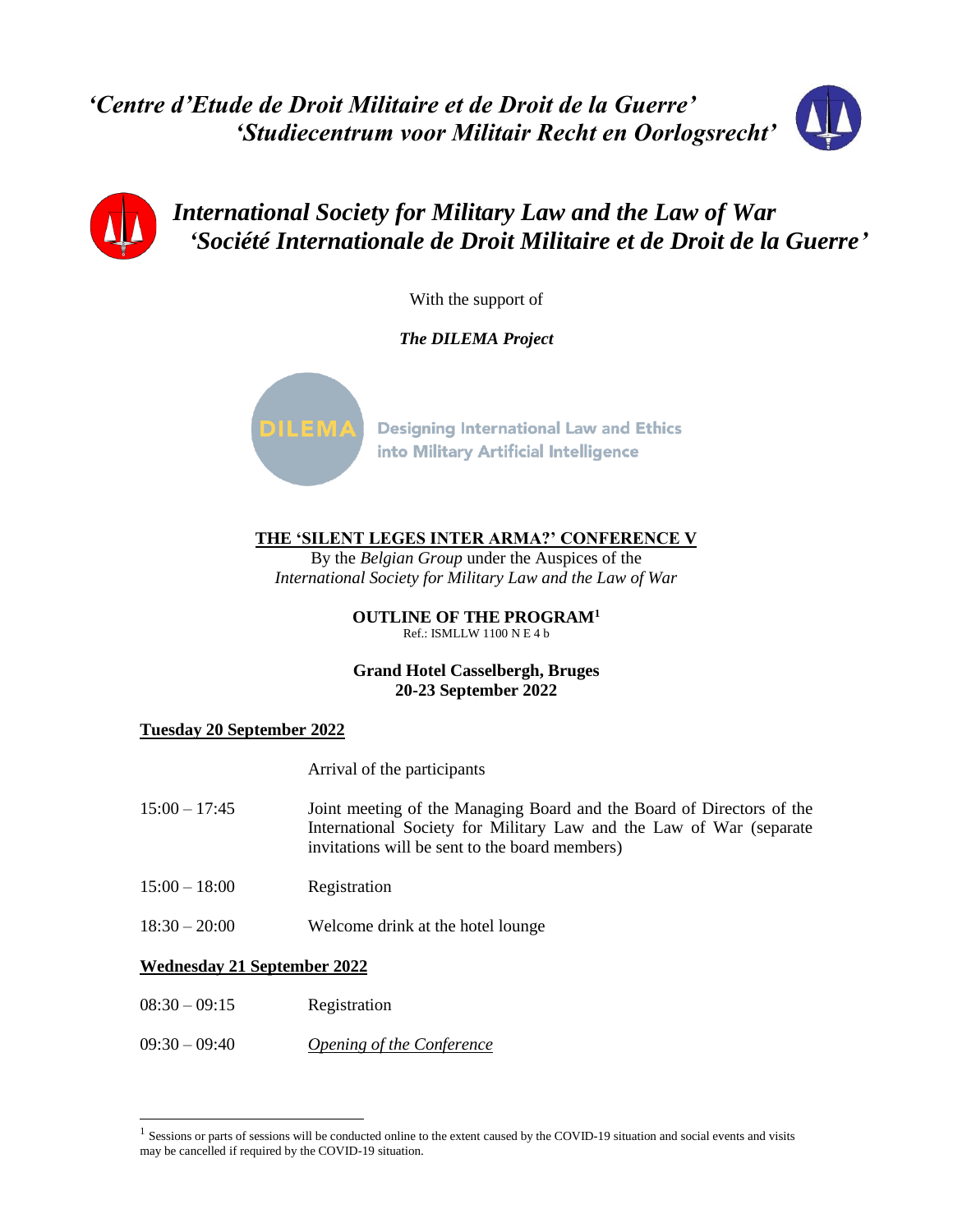| $09:40 - 10:00$                   | Keynote Speech: The Future of Science and Technology from a<br><b>European Security and Defence Perspective (TBC)</b>                                                                                                                                           |  |
|-----------------------------------|-----------------------------------------------------------------------------------------------------------------------------------------------------------------------------------------------------------------------------------------------------------------|--|
| $10:00 - 10:45$                   | Group photo & Coffee/Tea                                                                                                                                                                                                                                        |  |
| $10:45 - 12:15$                   | <u> Panel 1 – War Algorithms: Between Review and Implementation</u>                                                                                                                                                                                             |  |
| $12:15 - 13:15$                   | Lunch buffet                                                                                                                                                                                                                                                    |  |
| $13:30 - 22:30$                   | City walk in Bruges, followed by a bus ride to Flanders Fields, including<br><u>attendance of the Last Post at the Menin Gate in Ypres, ceremony with</u><br>wreath laying, dinner at the Kazematten in the ramparts of Ypres, and<br>a bus ride back to Bruges |  |
| <b>Thursday 22 September 2022</b> |                                                                                                                                                                                                                                                                 |  |
| $08:45 - 10:30$                   | <b>Panel 2 – Reflections on the Human in International Humanitarian Law</b><br>& Military Applications of AI                                                                                                                                                    |  |
| $10:30 - 11:00$                   | Coffee/Tea                                                                                                                                                                                                                                                      |  |
| $11:00 - 12:30$                   | Panel 3 – Analysis of the War in Ukraine from an IHL Perspective                                                                                                                                                                                                |  |
| $12:30 - 13:30$                   | Lunch buffet                                                                                                                                                                                                                                                    |  |
| $14:00 - 15:30$                   | <u>Panel 4 – Navigating the Law of the Sea in Contemporary Contexts</u>                                                                                                                                                                                         |  |
|                                   | The Chinese Interpretation and Application of the Law of the Sea from a<br>Lawfare Perspective                                                                                                                                                                  |  |
|                                   | The Relevance of Human Rights at Sea for Navies and Coast Guards                                                                                                                                                                                                |  |
| $15:30 - 16:00$                   | Coffee/Tea                                                                                                                                                                                                                                                      |  |
| $16:00 - 16:30$                   | Special Presentation - Update on Threats in the Cyber Domain                                                                                                                                                                                                    |  |
| $16:30 - 18:00$                   | <u> Panel 5 – Peace Operations in Contemporary Contexts</u>                                                                                                                                                                                                     |  |
|                                   | Human Rights and Islamic Law: What Should Peace Forces Sent to<br><b>Islamic Countries Know?</b>                                                                                                                                                                |  |
|                                   | State Responsibility for the Conduct of Peace Forces                                                                                                                                                                                                            |  |

## Free evening

# **Friday 23 September 2022**

| $08:30 - 10:00$ | <u>Panel 6 – Freedom of Speech in the Military</u> |
|-----------------|----------------------------------------------------|
| $10:00-10:30$   | Coffee/Tea                                         |